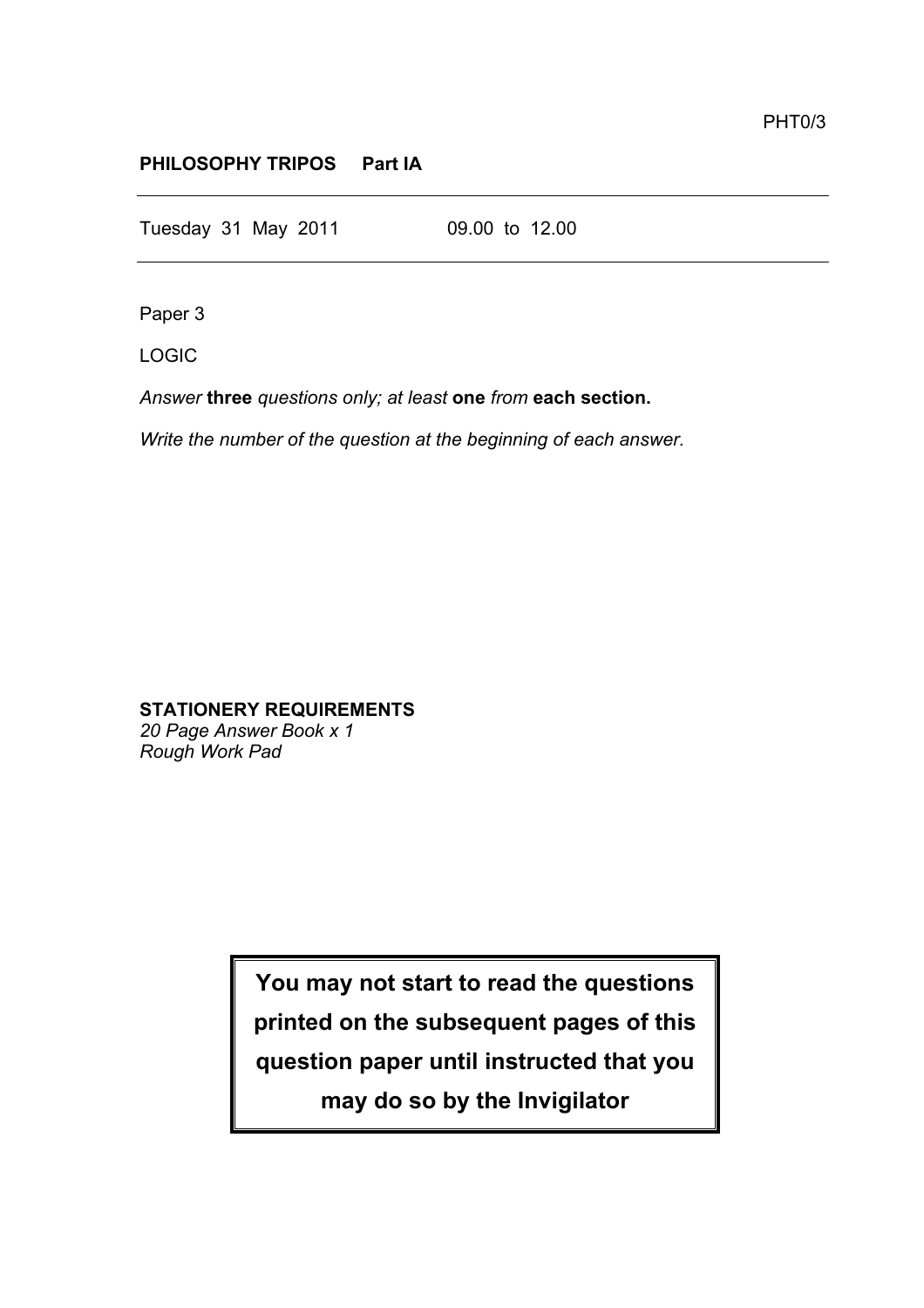#### SECTION A

- 1 Attempt all parts of this question.
	- *(a)* Carefully define the following notions:
		- *(i)* truth-function
		- *(ii)* tautological entailment
		- *(iii)* material conditional
		- *(iv)* metalanguage
	- *(b)* Explain, with illustrations, what is meant by saying that a deductive system is sound and complete. Give examples of deductive systems for propositional logic that are:
		- *(i)* sound but not complete
		- *(ii)* complete but not sound
	- *(c)* What does it mean to say that any truth-function can be expressed using just the connectives  $\land$ ,  $\lor$  and  $\neg$ ? Prove this.
- 2 Attempt all parts of this question. Through all parts of this question, take the domain to be all people and use the following translation scheme:
	- 'j' denotes Jenny<br>'k' denotes Karl denotes Karl 'Mx' expresses: x is miserable 'Bx' expresses: x is a Bolshevik
	- 'Lxy' expresses: x loves y
	- *(a)* Translate the following into QL=, commenting on any difficulties.
		- *(i)* Karl loves Jenny if and only if the latter is not miserable.
		- *(ii)* Anyone who loves no miserable person loves neither Jenny nor Karl.
		- *(iii)* Jenny is not miserable only if she is the only person loved by Karl.
		- *(iv)* Precisely two Bolsheviks love Jenny and precisely one of those two is miserable.
		- *(v)* No one who loves the only miserable person loves the only Bolshevik.
		- *(vi)* If two Bolsheviks love Karl then they love one another.

## **[continuation of question 2 on page 3]**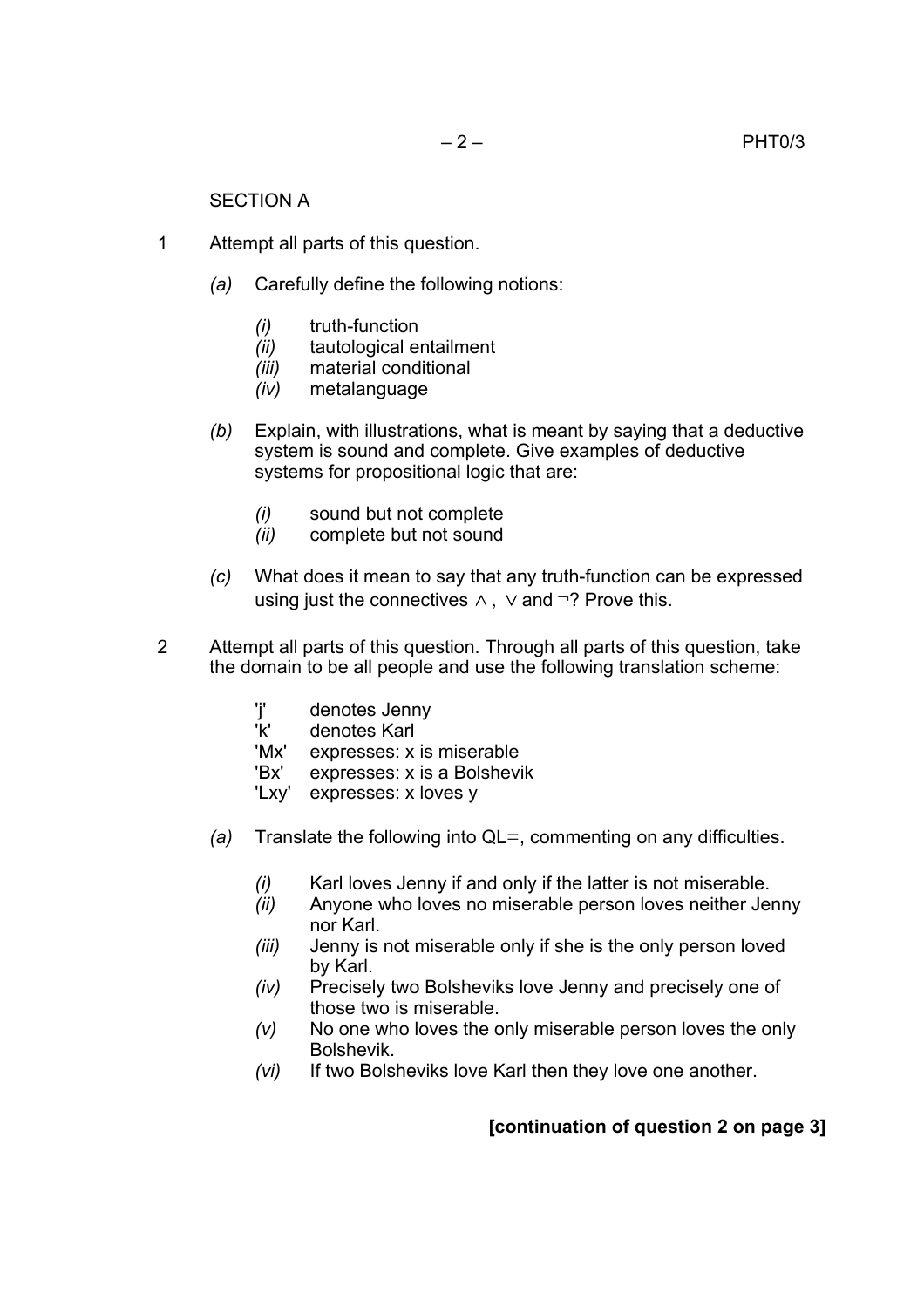- *(b)* Render the following arguments into QL=. Then use trees to show that they are valid.
	- *(i)* Jenny is miserable but she loves exactly those people whom Karl loves. Karl loves everyone who is miserable. Therefore Jenny loves herself.
	- *(ii)* Karl is the only person who is not miserable, and he is a Bolshevik. Therefore Karl is the only person who is both Bolshevik and not miserable.
	- *(iii)* Karl is not a Bolshevik only if Jenny is miserable. Jenny is not miserable if someone loves her. Karl loves no one who loves any Bolshevik who loves Jenny. Karl loves only Jenny. Therefore Karl does not love himself.
	- *(iv)* Everyone who is loved loves everyone. Exactly one person is utterly unloved. Therefore there is exactly one person.
- 3 Explain what it is for a relation to be reflexive, symmetric and transitive. We say that a relation R is *negatively transitive* if and only if ∀x∀y∀z ((¬Rxy ∧<sup>¬</sup>Ryz) ⊃ <sup>¬</sup>Rxz). Of the following relations say which are reflexive, symmetric, transitive and negatively transitive on the domain of people. In each case give a brief explanation. In questions  $(a) - (e)$ assume that all siblings share both parents. In question (i) assume that Jane loves John, and John loves Jane, but nobody else loves either of them.
	- *(a)* x is y's father.
	- *(b)* x is a brother of y.
	- *(c)* x is y's only sibling.
	- *(d)* x and y have no common ancestor.
	- *(e)* x is an ancestor of y.
	- *(f)*  $x$  loves  $y \equiv y$  loves x.
	- *(g)* x loves y ∨ y loves x.
	- *(h)*  $\forall z$  (x loves  $z \equiv z$  loves y).
	- *(i)* x loves John  $\equiv$  y loves Jane.
	- *(j)* A majority of people prefer x to y.
- 4 In probability, what is an event space? What is a field? What is conditional probability? What is Bayes's Theorem? Now solve the following problems. In questions (b) and (c) please assume that there are exactly as many boys as girls.

## **[TURN OVER for continuation of question 4]**